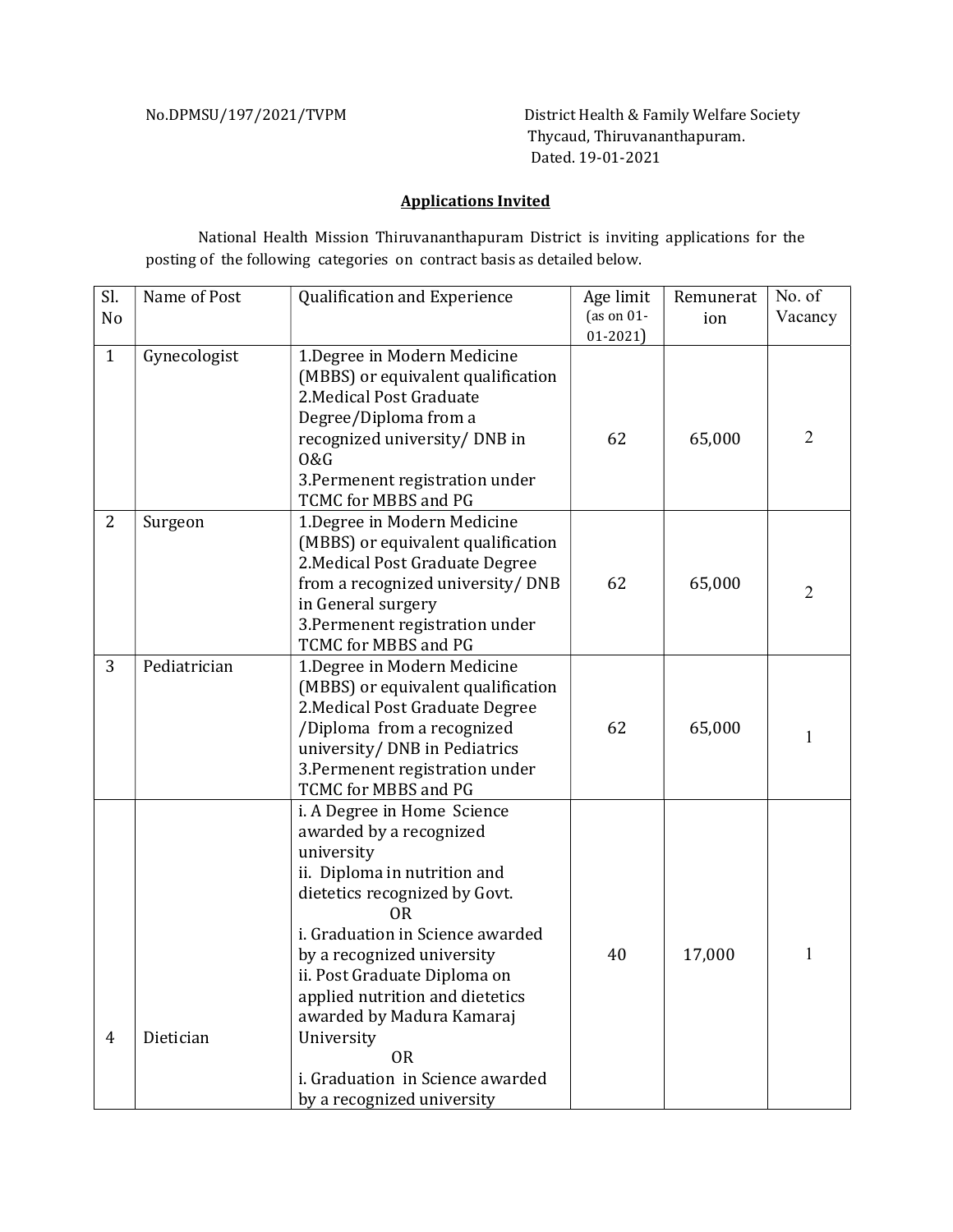|    |                          | ii. Post-Graduation in Food and<br>nutrition or Dietetics and Food<br>Service Management Or Clinical<br>nutrition or dietetics approved by<br>the universities in Kerala or<br>Masters Degree equivalent to<br>Masters Degree in Food and<br>Nutrition of the universities in                                                               |    |        |                |
|----|--------------------------|---------------------------------------------------------------------------------------------------------------------------------------------------------------------------------------------------------------------------------------------------------------------------------------------------------------------------------------------|----|--------|----------------|
|    |                          | Kerala<br>(In the absence of candidates with<br>the above qualifications)<br>b) Diploma in Food Technology (I<br>or II class recognized by<br>government)                                                                                                                                                                                   |    |        |                |
| 5  | Physiotherapist          | Bachelor of Physiotherapy (BPT)<br>Three year post qualification<br>experience<br>DMLT/MLT with Kerala                                                                                                                                                                                                                                      | 40 | 20,000 | $\overline{2}$ |
| 6  | Lab technician           | Paramedical Registration Two year<br>experience                                                                                                                                                                                                                                                                                             | 40 | 14,000 | 4              |
| 7  | Audiologist              | Degree in speech and language<br>pathology with RCI Registration<br>One year experience                                                                                                                                                                                                                                                     | 40 | 25,000 | 1              |
| 8  | <b>AH</b> Counselor      | Master Degree in Counseling<br>psychology/psychology/social<br>work/psychiatric nurse(Full time<br>regular course) One year post<br>qualification experience<br>compulsory under Health Service<br>Department or NHM                                                                                                                        | 40 | 14,000 | 1              |
| 9  | Clinical<br>Psychologist | PG in Clinical Psychology/M Phil<br>with RCI Registration One year<br>experience                                                                                                                                                                                                                                                            | 40 | 20,000 | 1              |
| 10 | <b>TBHV</b>              | 1. Graduate or<br>2. Intermediate $(10 + 2)$ and<br>experience of working as<br>MPW/LHV/ANM/Health<br>worker/Certificate/or<br>higher course in Health<br><b>Education/Counselling</b><br>0 <sub>R</sub><br>3. Tuberculosis Health<br>Visitors recognized course<br>4. Certificate course in<br>computer operations<br>(minimum two months) | 40 | 14,000 | 2              |
| 11 | Pharmacist               | Master of Pharmacy/ Graduate in<br>Pharmacy/Diploma in Pharmacy<br>with Kerala State Pharmacy<br>Council Registration One year                                                                                                                                                                                                              | 40 | 14,000 | $\overline{2}$ |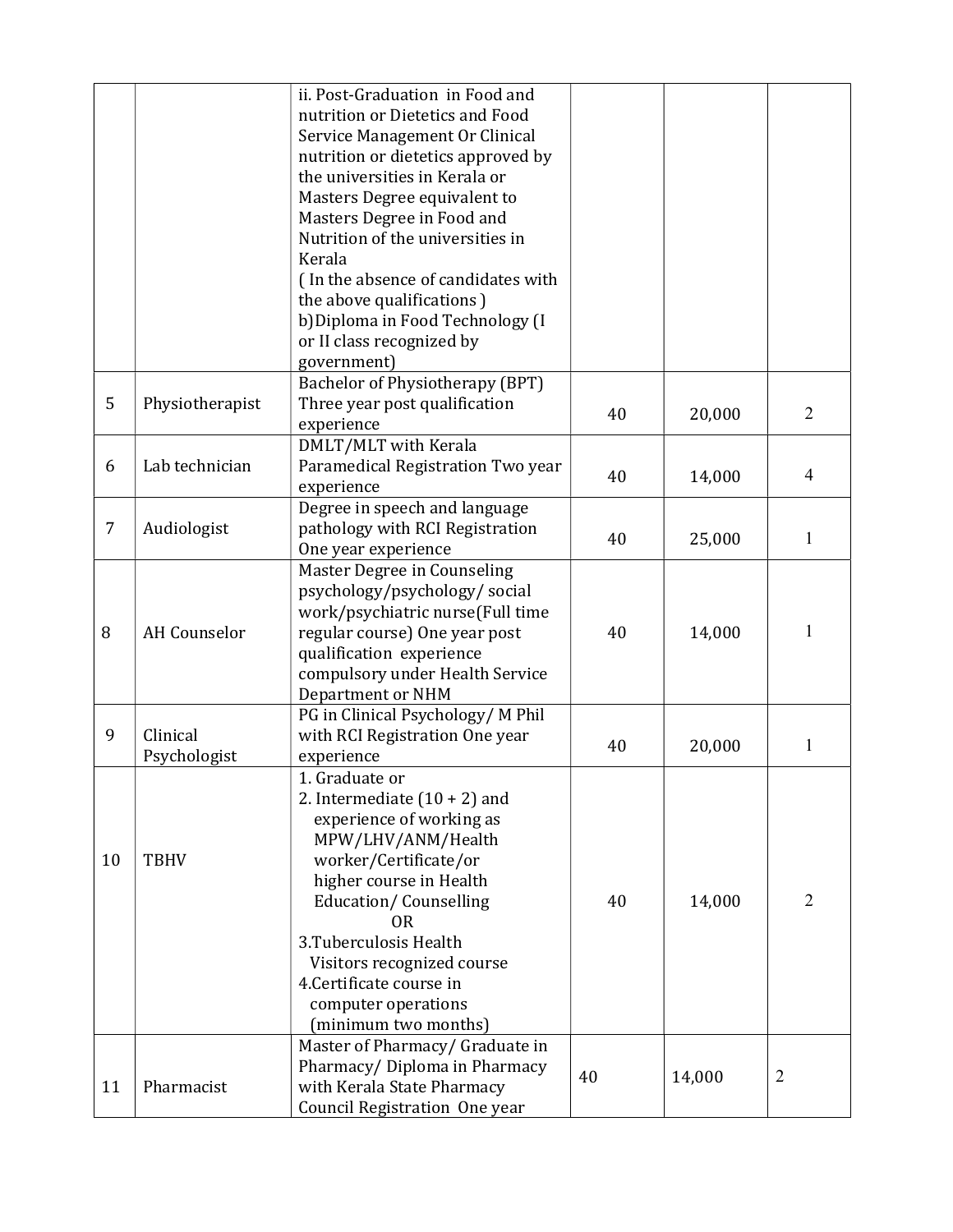|    |            | experience                              |    |        |  |
|----|------------|-----------------------------------------|----|--------|--|
| 12 | Biomedical | M Tech in Biomedical/Electronics        |    |        |  |
|    | Engineer   | & Instrumentation Engineering OR        |    |        |  |
|    |            | <b>B Tech in Biomedical/Electronics</b> |    | 27,500 |  |
|    |            | & Instrumentation Engineering           | 40 |        |  |
|    |            | One year experience in Biomedical       |    |        |  |
|    |            | engineering & Computer                  |    |        |  |
|    |            | Knowledge                               |    |        |  |

 $Sd$ 

 District Program Manager Arogyakeralam, Thiruvananthapuram

## GENERAL TERMS AND CONDITIONS:

- 1. The applications applied through www.arogyakeralam.gov.in or nhmtvm.com will be ONLY considered
- 2. Incomplete applications will be summarily rejected.
- 3. Examination Fee of Rs. 250/- (Rupees Two Hundred and fifty only) should be remitted in favor of "District Health and Family Welfare Society, Thycaud, Thiruvananthapuram - Others ". Payable at Thiruvananthapuram as demand draft (DD)
- 4. Selection of the candidates will only be based on qualification, experience and performance in test/interview.
- 5. The successful candidate will have to enter into a contract with the District Health and Family Welfare Society (Arogyakeralam) Thiruvananthapuram District.
- 6. The successful candidates will be appointed on contract basis initially for a period of three months only. The District Health & Family Welfare Society (Arogyakeralam) may at its discretion, based on the performance and integrity of the successful candidate, may extend the period of contract.
- 7. Candidate should be willing to work in any institution in Thiruvananthapuram District as decided by the Society.
- 8. The vacancies are for immediate requirement and the society may prioritize the interview for different category of posts, on the basis of requirements.
- 9. Claims in respect of qualifications/experience and etc. should be supported by copies of relevant documents ; candidates may be required to produce the originals at the time of interview/ certificate verification process.